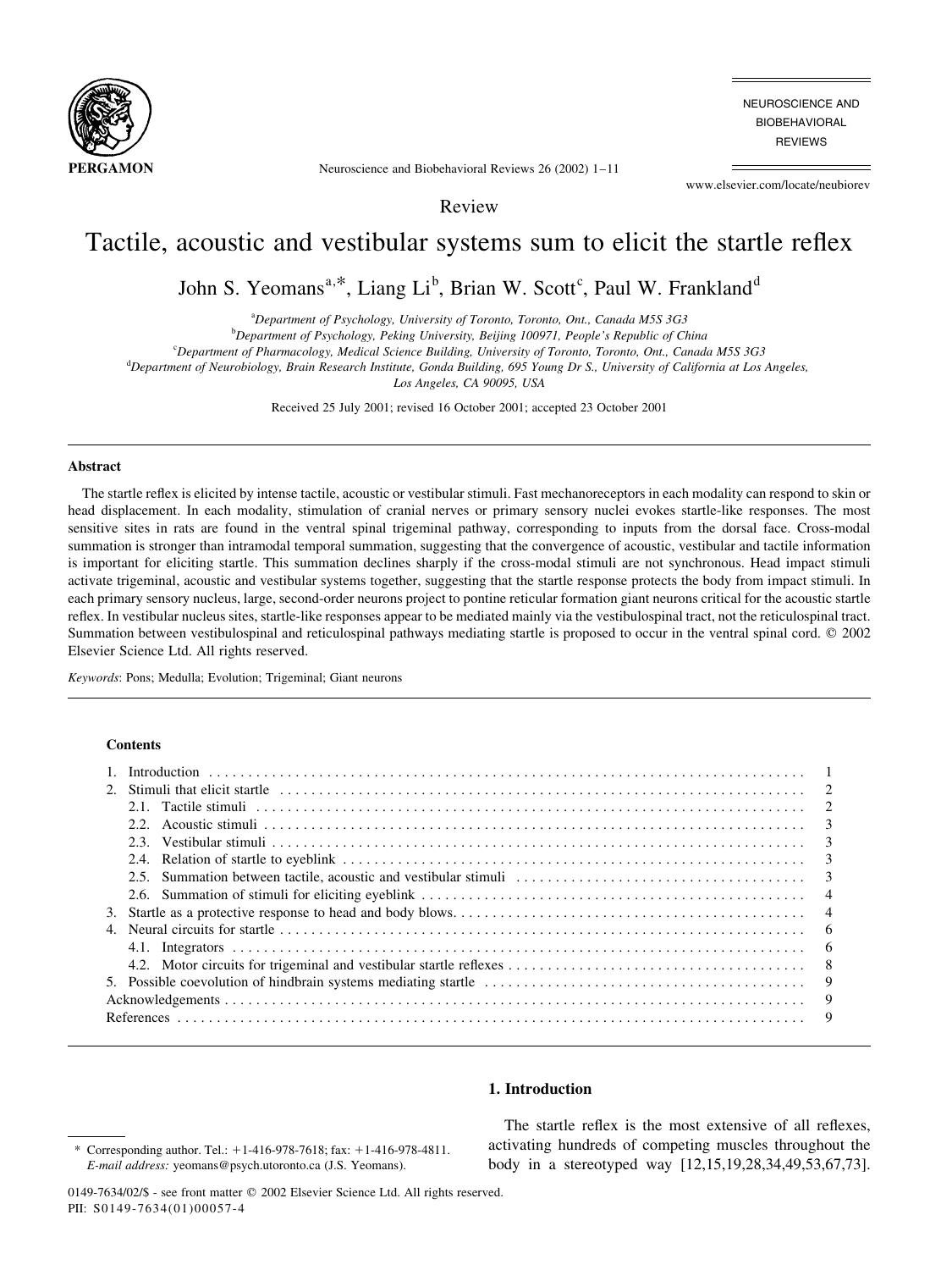The startle reflex is easy to observe, and is easy to elicit with appropriate acoustic stimuli  $[12,16]$ . The short latency of the acoustic startle reflex has been useful in identifying neurons and circuits mediating the response [19,47,90].

The startle reflex can be modified in several ways  $[1,16,41]$  and so has provided a model system to study plasticity and learning. Startle is increased by threatening stimuli (e.g. pictures of attacking animals in humans, stimuli paired with shock or anxiogenic drugs in rats)  $[8-10, 20, 29, 51, 71]$ . Startle is reduced by rewarding or threat-reducing stimuli (e.g. erotic pictures in humans, stimuli associated with rewards or anxiolytic drugs in rats)  $[18,20,51,77,81]$ . Consequently, startle has proven to be a useful probe for studying the psychology, anatomy and pharmacology of emotions and emotional disorders  $[9.20.50]$ .

The occurrence of acoustic startle in virtually all mammals studied, and at all postnatal ages in humans [5], suggests that the startle must have some important and lasting survival value. There is, however, no generally accepted view on the function of the acoustic startle response in the literature. The first suggestion was that the acoustic startle merely functions to interrupt ongoing behaviors [49, p. 317]. Graham [32] concluded that "...it is difficult to see in what way the wide-spread flexor contractions [in startle] offer protection". Recently, it was proposed that the acoustic startle "...probably represents a protective response, because its behavioral pattern consists of reactions that are likely to prevent serious injury from an attack..." [47, p. 35]. This idea, while almost certainly correct, does not explain what the possible relation might be between acoustic stimuli, attacks and injury.

Acoustic startle is often maladaptive in noisy urban life. If elicited during coordinated motor activity, the startle response interferes with that activity [49]. Background noise increases the sensitivity to startling stimuli [40,42]. Furthermore, startle disrupts sensory and cognitive processing [33] and is followed by heart rate increases and other sympathetic activation [32].

We review evidence here that the tactile and the vestibular systems can also activate startle, and that cross-modal summation of acoustic, tactile and vestibular stimulation is more effective than single-modality summation. The evidence for cross-modal summation further suggests a critical survival function for the startle reflex in protecting against blows, and may even suggest an evolutionary principle for brain stem organization. We then compare the putative startle-mediating circuits for each modality, and propose where summation occurs between modalities.

Previous reviews have emphasized the neural circuits mediating acoustic startle  $[16,47,52,90]$ , and the inhibition and potentiation of startle [20,21,24,41,50]. Reviews of the eyeblink reflex have compared acoustic and trigeminal influences, and neural pathways [6,65]. In this review, we emphasize tactile and vestibular influences on the full startle

reflex, the neural pathways for these, and their relation to the better-known acoustic pathways.

## 2. Stimuli that elicit startle

Startle-like responses (bilaterally symmetric responses of the whole body at very short latencies) are evoked by strong and sudden acoustic, tactile or vestibular stimuli in cats and rats [34,38,54,55,80,90]. Very bright light flashes can elicit full eyeblink responses or EMG responses in eye-closure muscles in humans [21,49]. Olfactory or visual stimuli alone, however, are not known to reliably evoke wholebody startle responses [17,49].

All three modalities that activate startle use fast (i.e. ionotropic) mechanoreceptors that detect mechanical forces applied to the body. In the somatosensory system, these stimuli involve displacement of the skin and muscles. In the vestibular system, head displacements result in movements of inner ear fluids and otoconia to activate hair cell mechanoreceptors. In the auditory system, acoustic stimuli conduct via air and bones to activate hair cells in the cochlea. This suggests that the mechanical actions to the body surface may be important for startle. By contrast, olfactory and visual systems respond via slow (i.e. G-protein-coupled) receptors [72].

## 2.1. Tactile stimuli

Electrical stimulation of the skin or trigeminal nerve is an effective stimulus for startle that activates somatosensory systems without activating other sensory systems [43,80]. In humans, cutaneous and acoustic stimuli evoke a similar pattern of muscle activation, suggesting that shared motor systems generate tactile and acoustic startle responses [12,49]. In rats, unilateral trigeminal nucleus stimulation activates a startle-like response at latencies of 6–7 ms [53,78]. Furthermore, trigeminal and acoustic stimuli sum powerfully in eliciting startle or eyeblink reflexes [53,69].

The lowest thresholds yet reported for activating startlelike responses in the brain are in the ventralmost quarter of the spinal trigeminal tract and the adjacent trigeminal nuclei (principal nucleus, Pr5, and spinal trigeminal nucleus, pars oralis, Sp5O) [54,78]. These thresholds  $(11-50 \mu A)$  for a 0.1 ms duration pulse) are an order of magnitude lower than in the nearby cochlear nuclei, and one-quarter those in the most sensitive reticular formation sites. These ventral Pr5 and Sp5O regions receive input from the ophthalmic division of the trigeminal nerve, originating in receptors of the head dorsal to the nose (including axons carried by the supraorbital branch) [83]. These sites are much more sensitive than the more dorsal regions of Pr5 and Sp5O receiving inputs from the maxillary division of the trigeminal nerve, originating in receptors of the mouth, vibrissae and ventral face. In humans, cold-water jets elicited startle if delivered to the back between the shoulder blades [49].

A commonly used tactile stimulus for startle in animals is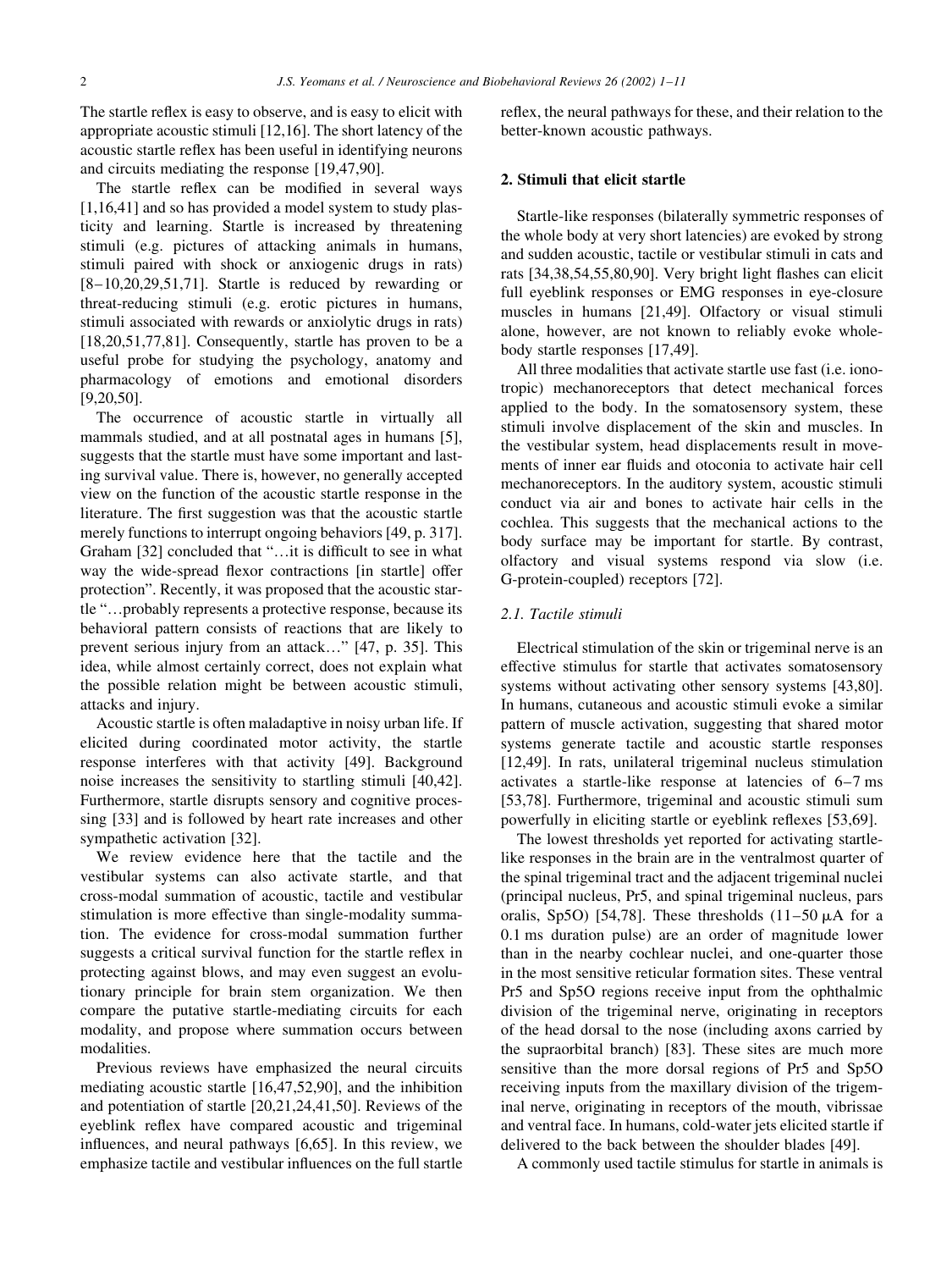a strong air-puff. Although air-puffs can evoke startle, the startle response is much weaker if the rats are deafened before testing [82]. This suggests that the acoustic component of the stimulus is as important as the tactile component to air-puff induced startle [25]. Therefore, an air-puff is not an optimal tactile stimulus, perhaps because it activates hair receptors better than other cutaneous receptors.

## 2.2. Acoustic stimuli

Startle response systems are relatively insensitive to airconducted acoustic sources  $(>\!\!80$  dB in most situations). Startle is evoked at all frequencies in the audible range in humans and rats, with a peak sensitivity similar to that for normal hearing [26,68]. There is strong binaural summation for startle, with a preference for acoustic stimuli delivered near the midline to activate both ears simultaneously [48,53]. If the acoustic stimulus increases gradually to 120 dB over a 50 ms period, there is no startle response. The rapid temporal summation for acoustic startle (within  $20-50$  ms in humans, and within 12 ms in rats) differs from the slower temporal summation for loudness perception (within about 200 ms in humans) [6,26,31]. Therefore, the acoustic stimulus for startle must have a sharp and sudden onset.

Startle responses can be evoked by stimulation of the cochlear nuclear complex in rats [19,54,78]. The lowest threshold sites near the cochlear nuclei were not in the cochlear nuclear complex itself  $(150-1000 \mu A)$  for a 0.1 ms duration pulse), but in the medially adjacent caudal Pr5 and rostral Sp5O (below 50  $\mu$ A) [11,78]. This suggests that the electrical stimulation applied to the medial half of the cochlear nucleus also involves activation of non-acoustic trigeminal and/or vestibular systems (a point that will be discussed later).

### 2.3. Vestibular stimuli

Intense free-fall stimuli evoke a motor response nearly identical to the acoustic startle in rats, cats and humans [2,34]. In cats, stimulation of the vestibular branch of the VIII nerve evokes a startle-like response [38]. In rats, stimulation of the vestibular nucleus evokes a startle-like response at very short latencies (5–6 ms in hindlimb muscles) that sums strongly with acoustic or trigeminal stimuli that produce startle [55]. The most sensitive sites were in the ventral part of the lateral vestibular nucleus, near the efferent fibers of the lateral vestibulospinal tract. More work is needed to define the precise head perturbations that are most effective in eliciting startle, and how these sum with natural acoustic or tactile stimuli.

In the Gruner [34] study, vestibular stimulation was induced by releasing animals into a free fall. Free-fall results in both the removal of antigravity body supports, detected by the somatosensory system (e.g. in extensor muscles), and the removal of gravity signals in the vestibular system (e.g. in otolith detectors). EMG responses evoked

by free fall showed a pattern of muscle activation similar to that for acoustic startle. In avestibular humans, the startlelike response to free fall still occurred, suggesting that the somatosensory stimuli alone can elicit startle [2]. Therefore, free-fall is not an ideal vestibular stimulus.

### 2.4. Relation of startle to eyeblink

Electrical stimulation of the trigeminal nerve above the eve (the supraorbital branch of the ophthalmic root) evokes a short-latency eyeblink (e.g. Refs. [70,74]). However, eyeblink reflexes involve more than the eyeblink component of startle. First, the eyeblink reflex can be evoked by bright flashes [50,87], or by saccadic gaze shifts [23], but the whole-body startle reflex cannot [16,49]. Second, the shortest latency EMG correlate of the trigeminally evoked eyeblink reflex (called R1 in the orbicularis oculi muscle) is a unilateral response (latency 11 ms in humans), but the startle reflex is bilaterally symmetric [70]. Third, R1 is not evoked by acoustic stimulation, but the startle reflex is. The longer latency EMG component, called R2 (latency 35 ms) in humans), is evoked by acoustic stimulation, is bilateral, and is associated with full eye closure [4]. These results suggest that the R2 is relevant to the eyeblink component of startle, but R1 is not (e.g. Ref.  $[41]$ ).

## 2.5. Summation between tactile, acoustic and vestibular stimuli

When tactile and acoustic stimuli are matched to elicit equivalent startle responses, summation between equivalent stimuli can be measured at various interstimulus intervals (ISIs) [54]. The stimulus pairs were either two acoustic stimuli, or two trigeminal nucleus stimuli, or one trigeminal nucleus and one acoustic stimulus. Within a modality, either two acoustic or two trigeminal stimuli produced strong summation, with a rapid decline as the ISI increased from  $3-15$  ms (Fig. 1A and B) (see also Ref. [59]). The crossmodal summation between noise and trigeminal stimuli (Fig. 1D), however, was almost twice as strong as the intramodal summation (Fig. 1A–C). For startle, stimulation of the trigeminal nucleus resulted in peak acoustic/trigeminal summation when the acoustic stimulus preceded the trigeminal stimulus by  $3-5$  ms, due to the 1 ms conduction time from the speaker to ear, plus 2–4 ms to activate the cochlear nucleus (Fig. 1D) [54].

Cross-modal summation between acoustic and vestibular nucleus stimulation, or between trigeminal nucleus and vestibular nucleus stimulation, was also very strong. That is, the startle response was  $3-5$  times larger than if vestibular nucleus or acoustic stimulation was presented alone (Fig. 2). The summation was the strongest if the vestibular stimulation preceded the acoustic stimulation by  $5-7.5$  ms (Fig. 2B), suggesting that the vestibular nucleus substrates for startle are even closer to the cross-modal integrator for startle than the trigeminal nucleus. Furthermore, the latencies to hindlimb EMG responses following vestibular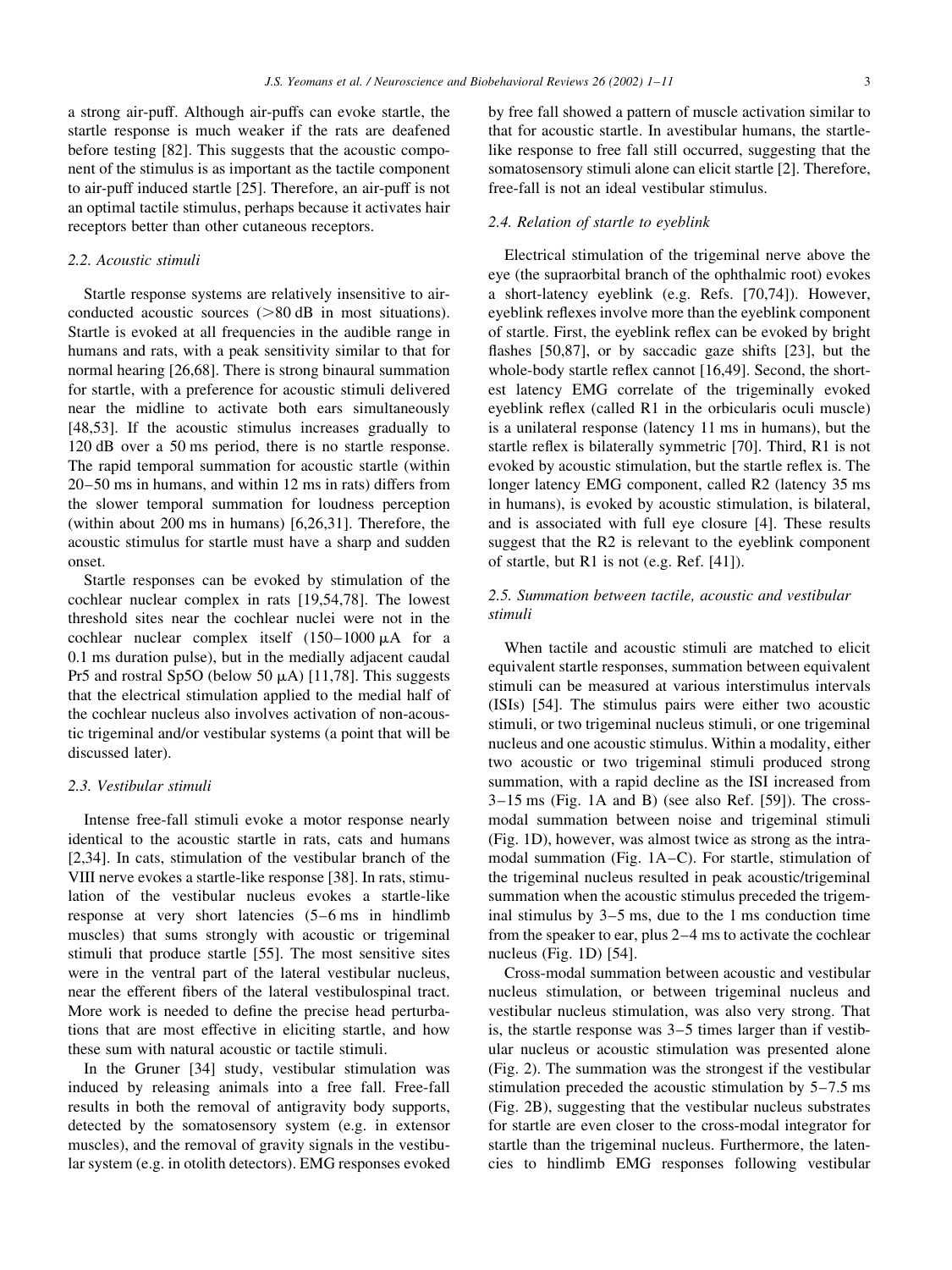nucleus stimulation were about 1 ms shorter than the shortest latencies in the trigeminal or cochlear nuclei. Summation between all three modalities was slightly stronger than stimulation of two modalities [55].

These data indicate that the startle is most sensitive to combinations of trigeminal, acoustic and vestibular stimulation, especially when these stimuli arrive nearly simultaneously on the surface of the head. The auditory component is most effective if the onset is extraordinarily fast, and the frequency range is very broad. Location is not critical for auditory stimuli, but tactile stimuli are more effective if applied dorsally to the head or back.

### 2.6. Summation of stimuli for eliciting eyeblink

Cross-modal summation is similar for the R2 component of the eyeblink reflex in humans. That is, cross-modal summation of trigeminal and acoustic stimuli is about twice as strong as intramodal summation of trigeminal or acoustic stimuli [37,69,75,76] (Fig. 1E). The R2 response was strongest when the supraorbital stimulus was slightly after the acoustic stimulus and declined sharply when the two stimuli were separated by more than 20 ms  $[7,62,74,76]$ . The peak summation was at an ISI of 20 ms, due perhaps to use of an acoustic stimulus with a 20 ms rise time  $[76]$  (see the caption of Fig. 1). By contrast, the R1 response was strongest if the acoustic stimulus preceded the trigeminal stimulus by about 60 ms, again suggesting that the R1 response is less relevant to startle than the R2 response.

## 3. Startle as a protective response to head and body blows

What is the natural stimulus that evokes nearly simultaneous tactile, acoustic and vestibular stimulation? A blow to the head, neck or upper body (Fig. 3) induces a strong and sudden acoustic stimulus, and, simultaneously, strong and sudden tactile and vestibular stimuli. Impact stimuli have a rapid onset and induce a wide range of acoustic frequencies. Blows are more likely to come from the exposed dorsal surface of rodents rather than from below, which may explain why tactile stimulation of the dorsal head and body is more effective in eliciting startle.

The form of the startle reflex in each species protects them from such blows. In humans (Fig. 3, right), the eyes close, the neck flexes in the dorsal direction, while the mouth and ventral neck muscles tense [49]. The shoulders are elevated in the rostral direction, while the back is elevated in the dorsal direction. These actions deflect dorsal blows away from the neck, and stiffen the muscles against penetration. At the same time, thoracic and abdominal muscles stiffen, the elbows are pointed outward, but the forelimbs stay in with the hands clenched to protect abdominal areas. The bilateral symmetry of the response leaves sensitive areas minimally exposed in the brief period before the source of blow can be assessed, and directed evasive or defensive action can be initiated. The short-term loss in coordination of motor skills, cognitive attention and visual input is a small price to pay for this protection against strong blows.

In rats, the acoustic startle response results in shortening of the body due to retracting the head into the body, and arching of the spine dorsally (Fig. 4). These movements reduce the exposure of the neck region and force more skin and hair into that smaller space. The dorsal arching of the back also can deflect an impacting force away from the head and neck.

Although objects falling from above can be life-threatening, they are perhaps rare. By contrast, predatory attacks are more common and dangerous. Mammals have excellent vision in front of their heads, or to the sides in some species, but poor vision or no vision caudally and dorsally. Also, their best defensive attack systems (teeth and claws) are in front and below [3]. So, predators often attack from behind and above, and often target the neck region.

According to this view, the startle reflex is a necessary response to protect against life-threatening blows or predatory attacks. During a head impact, dorsal tactile systems are most sensitive, but acoustic and vestibular systems provide information about the mass and timing of mechanical stimuli that contact the head. Startle is sensitive to rapidonset acoustic transients that provide information about the onset of head impact, but is insensitive to distal or delayed acoustic stimuli, conducted slowly by air at the speed of sound, that provide information about the larger acoustic environment. Vestibular stimulation provides information about the mass and force of the impacting stimulus, important in evaluating the threat of coordination loss and brain injury that can result from head acceleration. Therefore, cross-modal combinations of stimuli that best simulate life-threatening head and body impacts are most effective in eliciting startle.

Although startle is primarily a fast protective response in

Fig. 1. Cross-modal summation between tactile and acoustic stimuli is stronger than summation within each modality. (A) Startle reflex in rat. Two acoustic stimuli elicit a startle response that is twice as strong if the two noises are 4 ms apart. (B) Two electrical stimuli to the trigeminal nucleus increase startle by almost three times if the stimuli are 1.5 ms apart. (C) Two electrical stimuli to opposite sides of the trigeminal nucleus (avoiding the neural refractory period in one site) double the startle response. (D) One acoustic and one trigeminal stimulus increase startle by over four times. The 4 ms offset in the peak of crossmodal summation is due the time delay for acoustic information to enter the brain stem (from Ref. [54]). (E) In the human eyeblink reflex, trigeminal summation with acoustic stimulation depends on the intensity and timing of the acoustic stimulus. The optimal summation occurs with nearly simultaneous tactile and acoustic stimuli. The peak of cross-modal summation is delayed by 20 ms here, due to the 20 ms rise time of the acoustic stimulus used (from Ref.  $[76]$ .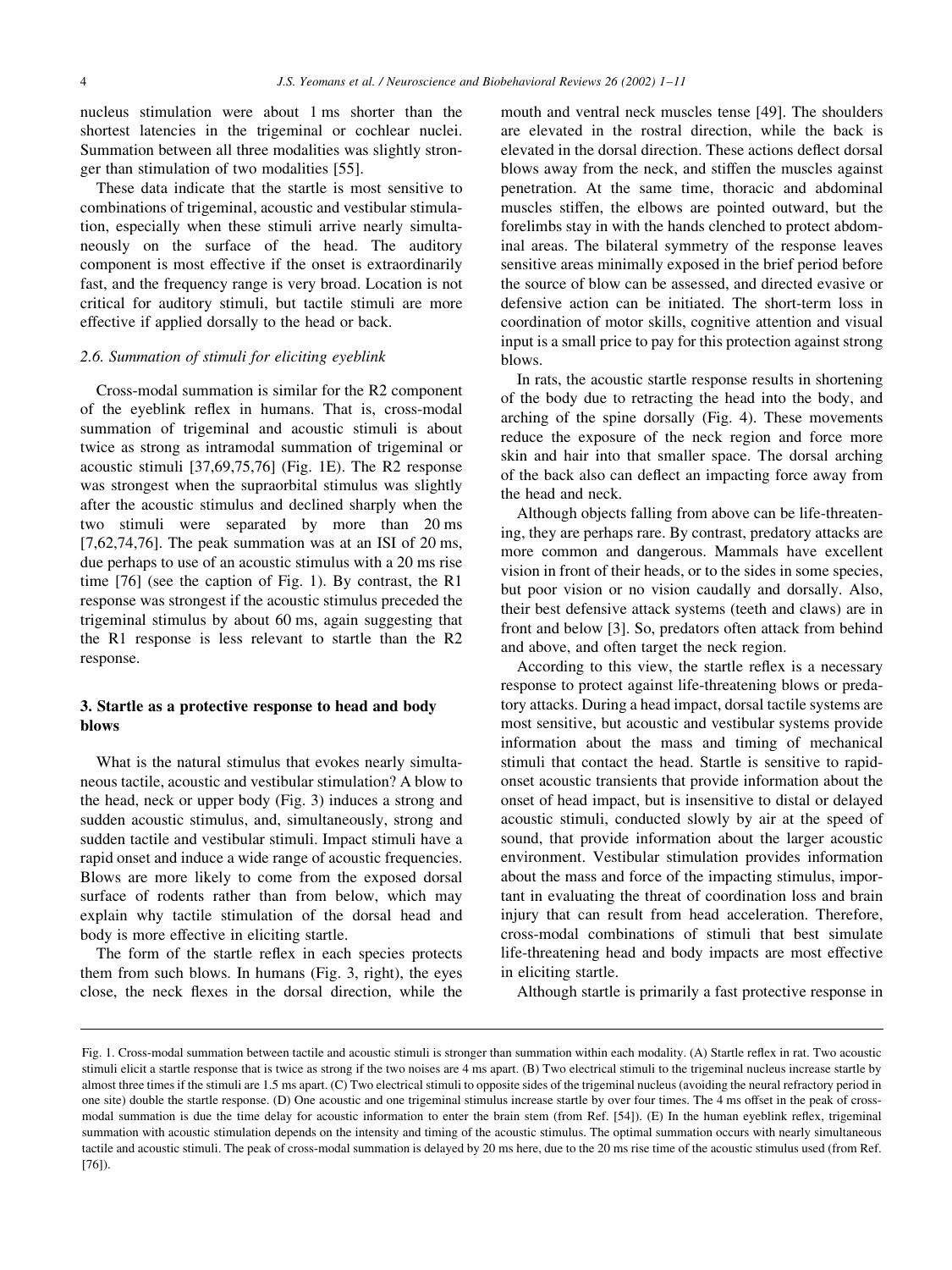



 $40$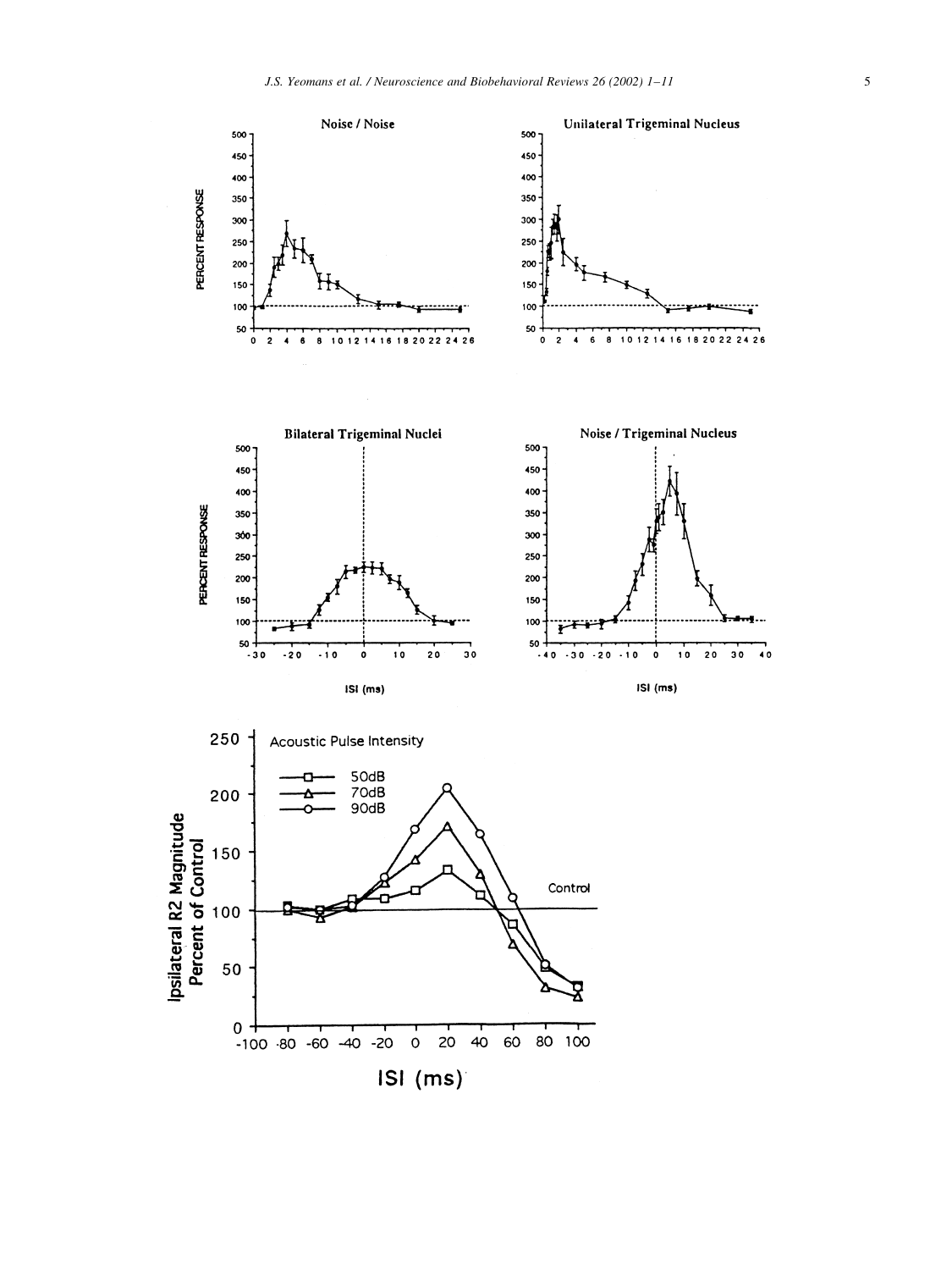

our view, secondary benefits of startle may include behavioral arrest, preparation for action, arousal, sympathetic activation and visual display. These secondary effects can assist in the recovery from startle, and facilitate the subsequent behavioral responses needed to escape from predation and blows.

The stimulus intensities needed for cross-modal summation are far below the intensities required for startle when these stimuli are presented individually. As seen in Fig. 1E, acoustic stimuli 40 dB below threshold for startle reliably increased the R2 response evoked by subthreshold trigeminal stimuli [76]. Weak acoustic or tactile prepulses that the normally inhibit startle can excite eyeblink or startle responses when ISIs are  $0-20$  ms (e.g. Refs. [41,74]).

#### 4. Neural circuits for startle

#### 4.1. Integrators

Integration of the cross-modal information for startle must occur in a system shared by tactile, acoustic and vestibular modalities (e.g. Refs. [36,75]). These integrators must have rapid input from each modality, and rapid outputs to muscle groups throughout the body to evoke a wholebody startle reflex at short latencies.

Essential neurons for the acoustic startle response in rats and cats are found in the ventrocaudal pontine reticular formation (PnC) [19,48,52,86,90] (Fig. 5). Lesions of PnC block the startle response elicited by acoustic or air-puff stimuli [14,19,35,48,52]. In this PnC site, a small cluster of giant neurons, the largest neurons in the entire reticular formation, are activated by high-intensity acoustic stimulation at latencies of  $3-8$  ms  $[56,57,86,90]$ . PnC neurons can also be activated by tactile stimuli applied by electrical stimulation on the body surface  $[66,80]$ , or by stimulation of the vestibular nerve [66].

Large neurons projecting directly to the PnC have been found in cochlear, vestibular and spinal trigeminal nuclei of rats [39,46,91]. Within each primary sensory nucleus, startle is electrically elicited by short refractory period substrates (i.e. 0.3–0.8 ms), suggesting that large-diameter, myelinated axons mediate startle [55,78,90,92]. These short refractory periods further show that the slower pain fibers (A-delta and C fibers) do not mediate the trigeminal startle response.

In rats, large cochlear root neurons project to PnC giant neurons and to ventrolateral tegmental nucleus (VLTg)

Fig. 2. Cross-modal summation between vestibular nucleus, trigeminal nucleus and acoustic stimulation for eliciting startle (from Ref. [55]). Panel A: Summation between stimulation of each side of the vestibular nucleus (with the solid line showing bilateral stimulation of principal trigeminal nucleus). Panel B: Summation between acoustic stimulation and vestibular nucleus stimulation (with the solid line showing acoustic/ trigeminal nucleus summation). Panel C: Summation between trigeminal nucleus and vestibular nucleus stimulation.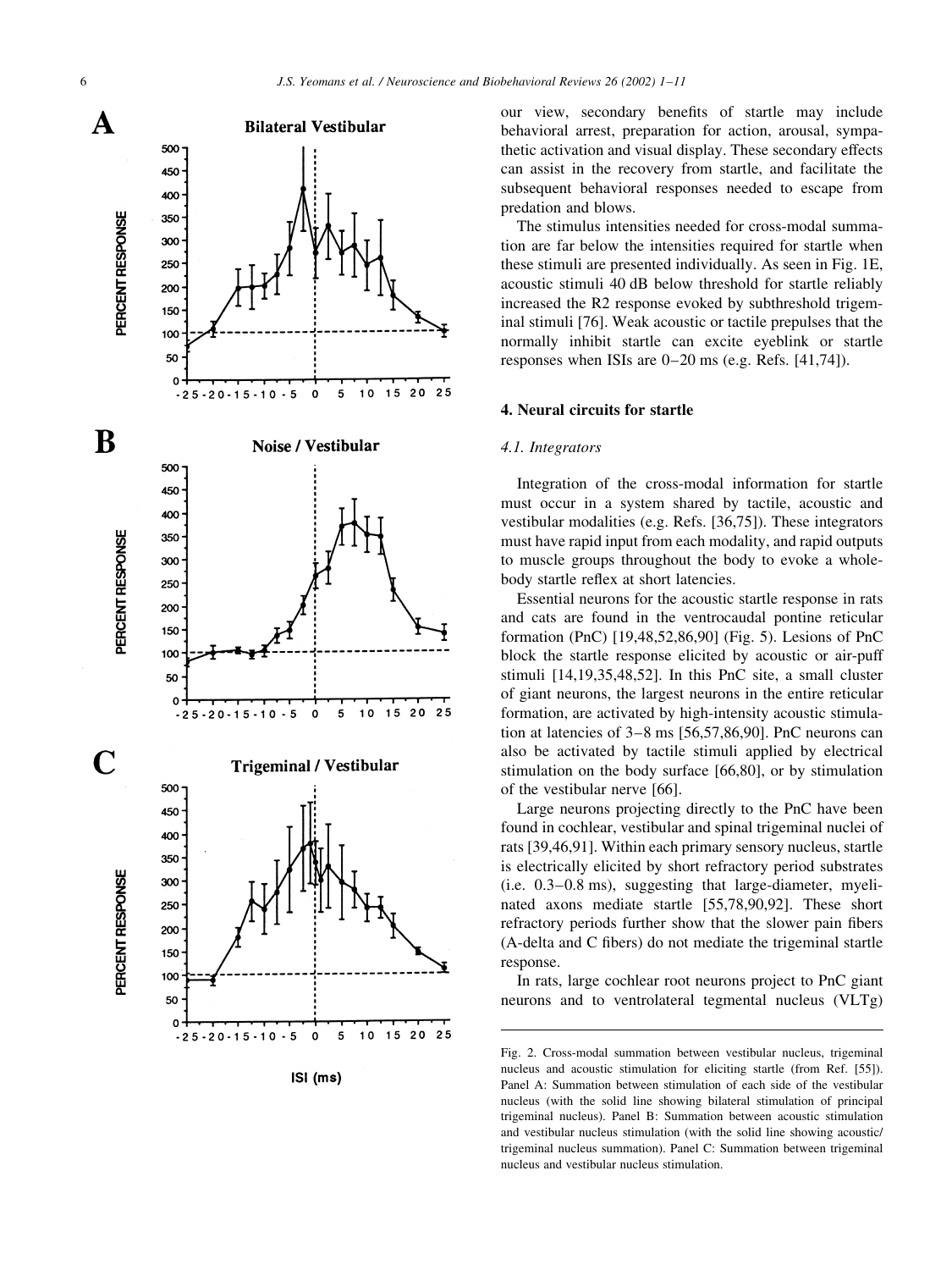

Fig. 3. The form of the human acoustic startle reflex at the peak of responding (right drawing and below) is taken from drawings of Landis and Hunt [49], based on high-speed film pictures. Above, lateral view of body; Below, frontal view of head and neck. A head or upper body blow elicits startle by activating auditory, tactile and vestibular systems at nearly the same time.

neurons most important for acoustic startle [58]. Lesions of cochlear root neurons block acoustic startle [52]. In addition, the anteroventral cochlear nucleus can mediate acoustic startle: The lateral half of this nucleus is activated by acoustic stimulation within 2 ms, and this acoustic-startlemediating activation is relayed to the PnC and VLTg about 2 ms later [78,88]. Also, dorsal cochlear nucleus, superior

olivary nucleus and VLTg neurons contribute less strongly to acoustic startle [60,84,88,90]. The trigeminal projections to PnC are from caudal Pr5 and rostral Sp5O, most heavily from large neurons of the ventralmost region [30]. Only sparse projections to PnC are found from more dorsal Sp5O regions. These large neurons in the ventral-most Sp5O are the largest neurons in the spinal or principal nuclei



Fig. 4. The form of the rat startle reflex, shown immediately before (pictures 1 and 2), and from 5-38 ms (pictures 4–8), and after the onset of the acoustic stimulus. (From Horlington [44]).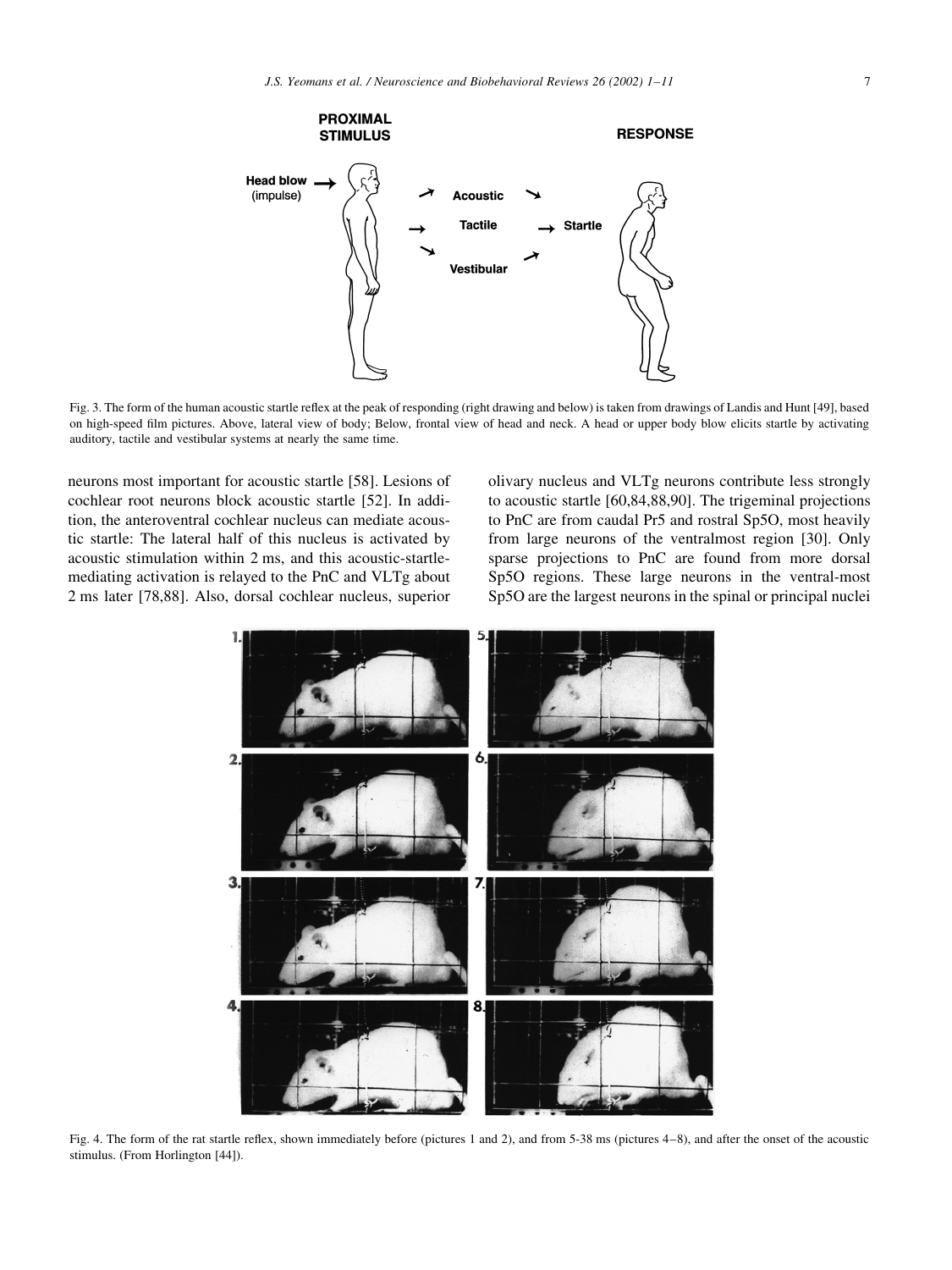

Fig. 5. Proposed circuits for trigeminal, acoustic and vestibular startle responses, showing convergence of information in the PnC and spinal cord (based on Ref. [55]).

of the trigeminal, contrasting with the smaller neurons found elsewhere in Pr5 and Sp5O [83]. Terminals of these Sp5O projection neurons surround the soma and proximal dendrites of giant neurons in the PnC [30,39,57]. Unfortunately, recordings from these large Sp5O and cochlear root neurons have not been reported, so their physiological properties are not known.

In vestibular nuclei, the neurons projecting to PnC are. concentrated in the ventromedial-most part of the lateral vestibular nucleus in a narrow band [30]. These are large neurons, not quite as large as the giant Deiter's cells of the dorsal and lateral parts of the lateral vestibular nucleus. They are located amid the lowest threshold sites for electrically evoked startle in the ventral-most part of the lateral vestibular nucleus [55].

The R2 component of eyeblink in humans and rodents also uses a polysynaptic pathway from the spinal trigeminal nuclei passing through the pontine reticular formation, but the critical reticular formation neurons and nuclei for eyeblink are not yet known [63,65]. The effects of pontine reticular formation lesions on startle responses evoked by purely tactile or vestibular stimulation alone have not been tested either.

PnC giant neurons project directly and indirectly to motoneurons in the brain stem and spinal cord. Each giant neuron sends a large axon that branches and makes thousands of terminal contacts near hundreds of motoneurons and interneurons in rats and cats [27,57,61,71]. In this way, an integrated startle response appears to be organized by a small number of command neurons in a cluster, with rapid cross-modal input and with rapid, diffuse outputs [90].

## 4.2. Motor circuits for trigeminal and vestibular startle reflexes

An early study concluded that the response to vestibular stimulation appeared to involve activation of reticulospinal neurons in cats [66]. Stimulation of the vestibular nucleus evokes a startle-like response at EMG latencies that are about equal to those for PnC, and about 1 ms shorter than the stimulation of Pr5 or cochlear nuclei [55]. This suggests that the vestibular nucleus stimulation can activate startle via a more direct route than the synaptic relay through the PnC and reticulospinal tract. Furthermore, stimulation of the VN and medulla together shows that the summation between sites is interrupted at ISIS of  $0-0.6$  ms, whether the VN stimulus is presented first, or the medulla stimulus is presented first. This symmetric collision-like effect (found using either EMG responses or whole-body startle response) suggests that the two sites are connected by continuous axons, along the lateral vestibulospinal tract [55,89]. Therefore, the vestibulospinal tract can elicit startle as well as the reticulospinal tract.

Both reticulospinal and lateral vestibulospinal tracts descend lateral to the medial longitudinal fasciculus in the medulla, and then through the spinal cord in the medial part of the ventral columns. Both tracts include very fastconducting axons  $(80-120 \text{ m s}^{-1}$  in cats) [85,86]. Both tracts terminate heavily on interneurons in layers 7 and 8 at all spinal levels, with weak projections to layer 9 motoneurons at some levels [79]. This suggests that the hindlimb startle responses are summed in ventral spinal cord interneurons and motoneurons. More work is needed to define which neurons in the spinal cord respond to reticulospinal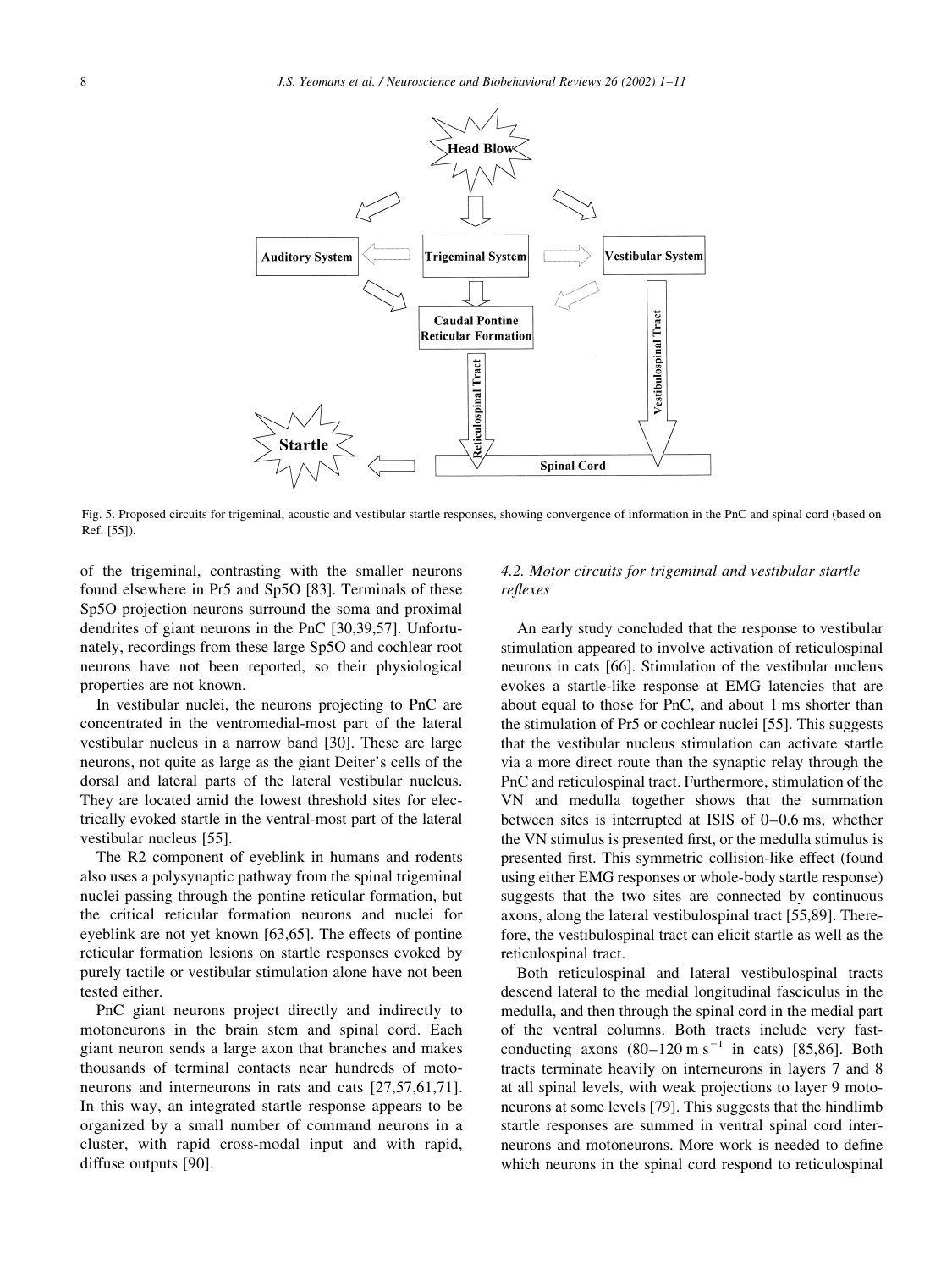and vestibulospinal input from acoustic, tactile and vestibular stimuli that can evoke startle.

The pathways for trigeminal startle are less clear, although it is clear that some of the trigeminally evoked startle is mediated through the PnC [14]. The latencies of hindlimb EMG responses are about 1 ms longer following stimulation of Sp5O sites versus medial medulla sites [55]. Stimulation of these two sites in combination resulted in strong summation, but an asymmetric collision effect indicates that there is a synaptic relay connecting the two sites. The synaptic connection is strong with a short delay  $(0.4 \text{ ms})$  implying a monosynaptic connection. This connection may occur in the PnC or in the vestibular nucleus, which also receives trigeminal input [13].

Trigeminal stimuli for eyeblink reflexes in cats and guinea pigs appear to relay through spinal trigeminal nucleus caudalis, as well as nucleus oralis [65]. The coordination of tactile stimuli from the body for startle with those from the head is not yet determined.

Fig. 5 shows the proposed connections mediating wholebody or hindlimb startle. Three sensory systems, acoustic, trigeminal and vestibular, are activated by strong mechanical stimuli impacting the body surface. In each modality, primary sensory neurons activate large secondary neurons in primary sensory nuclei of the hindbrain. Acoustic stimuli activate cochlear root neurons and anteroventral cochlear nucleus neurons that relay to PnC giant neurons (largely via other auditory nuclei, such as superior olivary nuclei and VLTg not shown). These giant neurons send large axons in the reticulospinal tract to directly activate layer 7 and 8 interneurons (and some motoneurons) to activate muscles throughout the body. Vestibular stimuli activate large vestibular nucleus neurons that send large axons in the vestibulospinal tract to activate layer 7 and 8 interneurons (and some motoneurons) to activate muscles in a similar way. Finally, trigeminal stimuli may use either or both motor pathways to affect startle.

These circuits for the mammalian startle reflex have many similar principles with those for fast escape reflexes in many lower vertebrates and invertebrate species, such as earthworm, squid, insects, and teleost fish [22]. That is, multisensory inputs converge on giant neurons found in the hindbrain of lower vertebrates or caudal head ganglia of higher invertebrates. These giant neurons, or command cells, connect via large axons to activate hundreds of motoneurons in the spinal cord of vertebrates or ventral nerve cord of higher invertebrates, resulting in a fast motor response involving most of the body.

## 5. Possible coevolution of hindbrain systems mediating startle

To optimally protect the body during and immediately after impact stimuli, startle systems must minimize response latency. The three modalities that elicit startle activate fast mechanoreceptors whose primary axons enter the brain stem via cranial nerves V and VIII. The spinal branch of the trigeminal tract passes caudally into Pr5 and Sp5O near cochlear and vestibular nuclear complexes in the caudal pons and rostral medulla. By contrast, olfactory and visual modalities that do not elicit startle use slower G-coupled receptors, and enter the brain via the forebrain (cranial nerves I and II), a long distance from startle effector systems in the hindbrain and spinal cord.

The most critical primary nuclei for startle are found in the caudal pons and rostral medulla surrounding the key integrating neurons in the PnC and the vestibular nucleus. Each sensory system uses large neurons, fast axons, and a few strong synapses to elicit startle quickly. Converging inputs from the three mechanoreceptor systems are summed at high-threshold PnC giant neurons located close to these inputs, and in spinal cord interneurons.

In this way, information from each system about the strength of stimulation, time of arrival at the body surface and onset transients can be combined to maximize the reliability of the startle response decision. This arrangement allows for fast processing of the cross-modal information for startle, as well as rapid communication between these systems. In our view, the critical survival value of startle in protecting against blows may have shaped the anatomical evolution of these systems together in the hindbrain to ensure a minimum-latency protective response to lifethreatening impact stimuli.

## **Acknowledgements**

We thank James Fulton for comments on this manuscript. Supported by NSERC and CIHR grants to J.S.Y.

## **References**

- [1] Anthony BJ, Graham FK. Blink reflex modification by selective attention: evidence for the modulation of 'automatic' processing. Biol Psychol 1985;21:43-59.
- [2] Bisdorff AR, Bronstein AM, Gresty MA, Wolsley CJ, Davies A, Young A. EMG-responses to sudden onset free fall. Acta Oto-Laryngol 1995;520(Suppl.):347-9.
- [3] Blanchard DC, Blanchard RJ. Ethoexperimental approaches to the biology of emotions. Ann Rev Psychol 1988;39:43-68.
- [4] Blumenthal TD. The startle response to acoustic stimuli near startle threshold: effects of stimulus rise and fall time, duration and intensity. Psychophysiology 1988;25:607-11.
- [5] Blumenthal TD, Avendano A, Berg WK. The startle response and auditory temporal summation in neonates. J Exp Child Psychol 1987;44:64-79.
- [6] Blumenthal TD, Berg WK. The startle response as an indicator of temporal summation. Percept Psychophys 1986;40:62-8.
- [7] Boelhouwer AJW, Teurlings RJMA, Brunia CHM. The effect of an acoustic warning stimulus upon the electrically elicited blink reflex in humans. Psychophysiology 1991;28:133-9.
- [8] Bradley MM, Cuthbert BN, Lang PJ. Affect and the startle reflex. In: Dawson ME, Schell AM, Bohmelt AH, editors. Startle modification: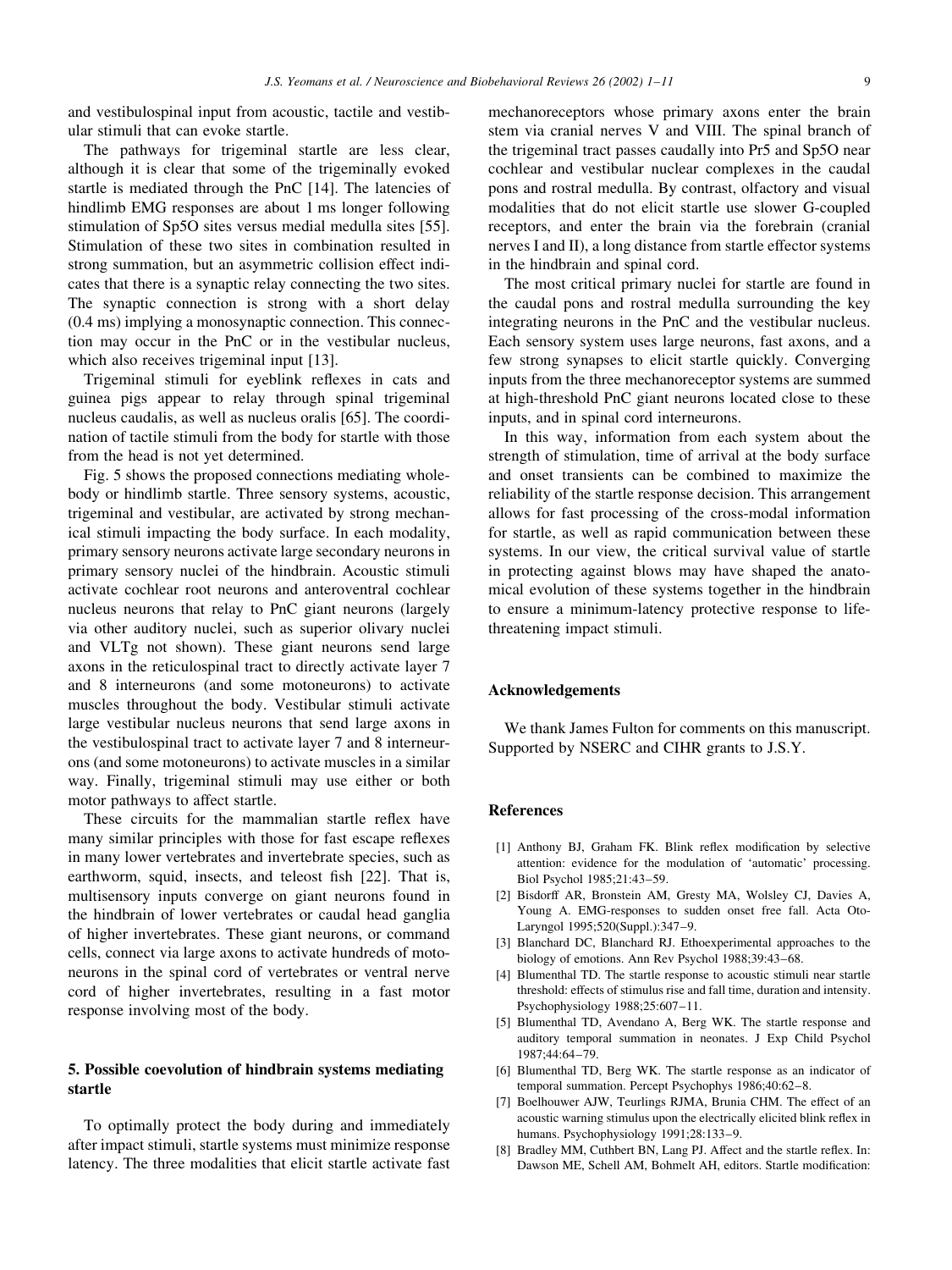implications for neuroscience, cognitive science and clinical science, Cambridge: Cambridge University Press, 1999. p. 157-83.

- [9] Braff DL, Grillon C, Geyer MA. Gating and habitation of the startle reflex in schizophrenic patients. Arch Gen Psychiatry 1992;49:  $206 - 15$ .
- [10] Brown JS, Kalish HI, Farber IE. Conditioned fear as revealed by the magnitude of startle response to an auditory stimulus. J Exp Psychol 1951:41:317-27.
- [11] Brown R. Scott BW, Frankland PW, Yeomans JS, Cochlear and trigeminal contributions to the startle reflex. Soc Neurosci Abstr 1996:22:1840.
- [12] Brown P, Rothwell JC, Thompson PD, Britton TC, Day BL, Marsden CD. New observations on the auditory startle reflex in man. Brain 1991;114:1891-902.
- [13] Buisseret-Delmas C, Compoint C, Delfini C, Buisseret P. Organisation of reciprocal projections between trigeminal and vestibular nuclei in the rat. J Comp Neurol 1999;409:153-68.
- [14] Cassella JV, Davis M. Neural structures mediating acoustic and tactile startle reflexes and the acoustically-elicited pinna response in rat: electrolytic and ibotenic acid studies. Soc Neurosci Abstr 1986;12: 1273
- [15] Caeser M, Ostwald J, Pilz PKD. Startle responses measured in muscles innervated by facial and trigeminal nerves show common modulation. Behav Neurosci 1989;103:1075-81.
- [16] Davis M. The mammalian startle response. In: Eaton RC, editor. Neural mechanisms of startle behavior, New York: Plenum Press, 1984. p. 287-351.
- [17] Davis M. Signal to noise ratio as a predictor of startle amplitude and habituation in the rat. J Comp Physiol Psychol 1974;86:812-25.
- [18] Davis M. Diazepam and flurazepam: effects on conditioned fear as measured with the potentiated startle paradigm. Psychopharmacology 1979:47:217-23.
- [19] Davis M, Gendelman DS, Tischler M, Gendelman PM. A primary acoustic startle circuit: lesion and stimulation studies. J Neurosci  $1982.2.791 - 805$
- [20] Davis M. Falls WA, Campeau S, Kim M. Fear-potentiated startle: a neural and pharmacological analysis. Behav Brain Res 1993;58:  $175 - 98$
- [21] Dawson ME, Schell AM, Bohmelt AH, editors. Startle modification: implications for neuroscience, cognitive science and clinical science Cambridge: Cambridge University Press, 1999.
- [22] Eaton RC, editor. Neural mechanisms of startle behavior New York: Plenum Press, 1984.
- [23] Evinger C, Mannin KA, Pellegrini JJ, Basso MA, Powers AS, Sibony PA. Not looking while leaping: the linkage of blinking and saccadic gaze shifts. Exp Brain Res 1994;100:337-44.
- [24] Fendt M, Li L, Yeomans JS. Brain stem circuits mediating prepulse inhibition of the startle reflex. Psychopharmacology 2001;156:  $216 - 24$
- [25] Flaten MA, Blumenthal TD. A parametric study of the separate contributions of the tactile and acoustic components of airpuffs to the blink reflex. Biol Psychol 1998;48:227-34.
- [26] Fleshler M. Adequate stimulus for startle reaction in rat. J Comp Physiol Psychol 1965:60:200-7.
- [27] Floeter MK, Lev-tov A. Excitation of lumbar motoneurons by the medial longitudinal fasciculus in the in vitro brain stem preparation of the neonatal rat. J Neurophysiol 1993;70:2241-50.
- [28] Frankland PW, Scott BW, Yeomans JS. Axons and synapses mediating electrically evoked startle: collision tests and latency analysis. Brain Res 1995;670:97-111.
- [29] Frankland PW, Josselyn SA, Bradwejn J, Vaccarino FJ, Yeomans JS. Activation of amygdala cholecystokinin-B receptors potentiates the acoustic startle response in the rat. J Neurosci 1997;17:1838-47
- [30] Frankland, PW, Raboisson, P, Dallel, R, Li, L, Yeomans, JS, Kawaja, MD. Convergence of trigeminal, cochlear and vestibular inputs into brain stem nuclei mediating startle responses, in preparation.
- [31] Gelfland SA. Hearing: an introduction to psychological and physiological acoustics. 2nd ed. New York: Marcel Dekker, 1990.
- [32] Graham FK. Distinguishing among orienting, defense and startle reflexes. In: Kimmel HD, van Olst EH, Orlebeke JF, editors. The orienting reflex in humans, New York: Erlbaum (Lawrence), 1979. p. 137-67.
- [33] Graham FK. The more or less startling effects of weak prestimulation. Psychophysiology 1975;12:238-48.
- [34] Gruner JA, Comparison of vestibular and auditory startle responses in the rat and cat. J Neurosci Meth 1989;27:13-23.
- $[35]$ Hammond GR. Lesions of pontine and medullary reticular formation and prestimulation inhibition of the acoustic startle reaction in rats. Physiol Behav 1973:10:239-43.
- [36] Hammond GR, Driscoll P, Rowley K. Temporal integration shown in the late component of the human blink reflex. Psychobiology 1997;  $25:59 - 65.$
- [37] Hammond GR, Plant Y. Augmentation of the early component of the human blink reflex with closely spaced stimulus pairs. Psychobiology 1993:21:69-75.
- [38] Hassen AH, Barnes CD. Bilateral effects of vestibular nerve stimulation on activity in the lumbar spinal cord. Brain Res 1975;90:221-33.
- [39] Herbert H, Klepper A, Ostwald J. Afferent and efferent connections of the ventrolateral tegmental area in the rat. Anat Embryol 1993;196:  $235 - 59$
- [40] Hoffman HS, Fleshler M. Startle reaction: modification by background acoustic stimulation. Science 1963;141:928-30.
- Hoffman HS, Ison JR. Reflex modification in the domain of startle: I.  $[41]$ Some empirical findings and their implications for how the nervous system processes sensory input. Psychol Rev 1980;87:175-89.
- [42] Hoffman HS, Searle JL. Acoustic variables in the modification of the startle reaction in the rat. J Comp Physiol Psychol 1965;60:53-8.
- [43] Hoffman HS, Fleshler M, Abplanalp PL. Startle reaction to electric shock in the rat. J Comp Physiol Psychol 1964;58:132-9.
- [44] Horlington M. Startle response circadian rhythm in rats: lack of correlation with motor activity. Physiol Behav 1970;5:49-53.
- [46] Kandler K, Herbert H. Auditory projections from the cochlear nucleus to pontine mesencephalic nuclei in the rat. Brain Res 1991;562:  $230 - 42$ .
- [47] Koch M, Schnitzler HU. The acoustic startle response in ratscircuits mediating evocation, inhibition and potentiation. Behav Brain Res 1997:89:35-49.
- [48] Koch M, Lingenhöhl K, Pilz PKD. Loss of the acoustic startle response following neurotoxic lesions of the caudal pontine reticular formation: possible role of giant neurons. Neuroscience 1992;49:  $617 - 25$
- [49] Landis C, Hunt WA. The startle pattern. New York: Ferrar and Rinehart, 1939.
- [50] Lang PJ. The emotion probe: studies of motivation and attention. Am Psychologist 1995;50:372-85.
- [51] Lang PJ, Bradley MM, Cuthbert BN. Emotion, attention, and the startle reflex. Psychoanal Rev 1990;97:377-95.
- [52] Lee Y, Lopez DE, Meloni EG, Davis MA. A primary acoustic startle pathway: obligatory role of cochlear root neurons and the nucleus reticularis pontis caudalis. J Neurosci 1996:16:3775-89.
- [53] Li L, Frost BJ. Azimuthal sensitivity of rat pinna reflex: EMG recordings from cervicoauricular muscles. Hear Res 1996;100:192-200.
- [54] Li L, Yeomans JS. Summation between acoustic and trigeminal stimuli evoking startle. Neuroscience 1999;90:139-52.
- [55] Li L. Steidl S. Yeomans JS. Contributions of the vestibular nucleus and vestibulospinal tract to the startle reflex. Neuroscience 2002;  $106:811 - 21.$
- [56] Lingenhöhl K, Friauf E. Giant neurons in the caudal pontine reticular formation receive short latency acoustic input: an intracellular recording and HRP-study in the rat. J Comp Neurol 1992;325:473-92.
- Lingenhöhl K, Friauf E. Giant neurons in the rat reticular formation: a  $[57]$ sensory-motor interface in the elementary acoustic startle circuit? J Neurosci 1994:14:1174-94.